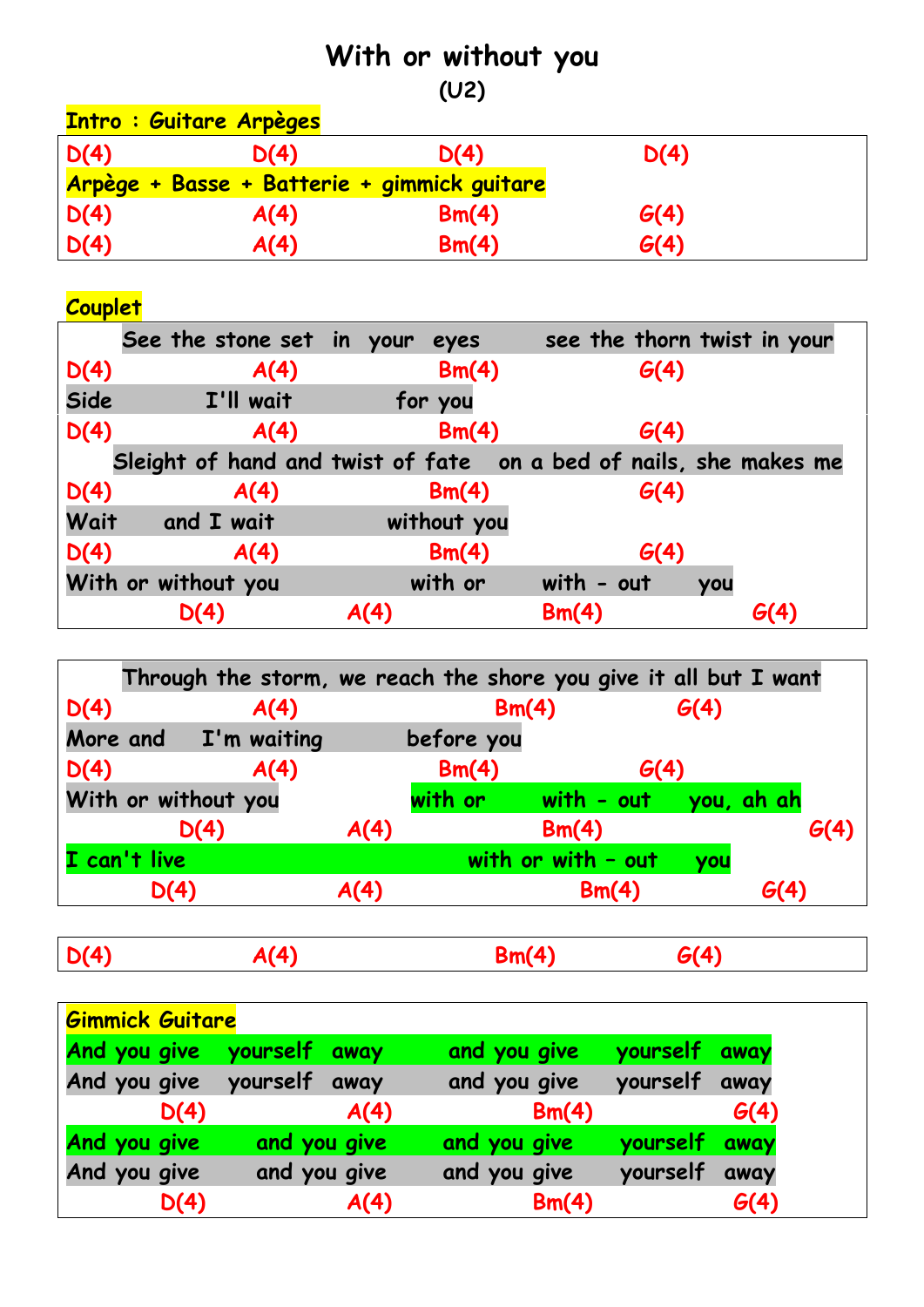|      | My hands are tied |      |                 |  | my body bruised, she got me |  |
|------|-------------------|------|-----------------|--|-----------------------------|--|
| D(4) |                   | A(4) | Bm(4)           |  | G(4)                        |  |
|      |                   |      |                 |  |                             |  |
| With | nothing to win    | and  | nothing left to |  | lose                        |  |
| D(4) | A(4)              |      | Bm(4)           |  | G(4)                        |  |

| And you give        |      | yourself away | and you give |                    | yourself | away      |
|---------------------|------|---------------|--------------|--------------------|----------|-----------|
|                     | D(4) | A(4)          |              | Bm(4)              |          | G(4)      |
| And you give        |      | and you give  | and you give |                    | yourself | away      |
| And you give        |      | and you give  | and you give |                    | yourself | away      |
|                     | D(4) | A(4)          |              | Bm(4)              |          | G(4)      |
| With or without you |      |               | with or      | with - out         |          | you oh oh |
|                     |      |               | with or      | with $-$ out       |          | you oh oh |
|                     | D(4) | A(4)          |              | Bm(4)              |          | G(4)      |
| I can't live        |      |               |              | with or with - out |          | you       |
|                     |      |               |              | with or with - out |          | you       |
| D(4)                |      | A(4)          |              | Bm(4)              |          | G(4)      |

| Oh oh oh oh<br>Oh,  | Oh -<br>oh l | Oh<br>oh l<br>$oh$ ,        |             |
|---------------------|--------------|-----------------------------|-------------|
|                     |              | Oh oh oh oh ,<br>Oh         |             |
| D(4)<br>A(4)        | Bm(4)        | G(4)                        |             |
| Oh oh oh oh<br>Oh,  | oh Oh oh     |                             |             |
| Oh,<br>Oh oh oh oh  | oh Oh oh     |                             |             |
| D(4)<br>A(4)        | Bm(4)        | G(4)                        |             |
| With or without you | with or      | with $-$ out                | you oh oh   |
| With or without you | with or      | with $-$ out                | you oh oh   |
| D(4)                | A(4)         | Bm(4)                       | G(4)        |
| I can't live        |              | with or with $-$ out<br>you | with or     |
| I can't live        |              | with or with $-$ out<br>you |             |
| D(4)                | A(4)         | Bm(4)                       | G(4)        |
| Without you         |              |                             |             |
| D(4)                | D(4)         | D(4)                        | D(4)        |
| Ouh ouh ouh,        | Ouh ouh ouh  | Ouh ouh ouh                 | Ouh ouh ouh |
| D(4)                | D(4)         | D(4)                        | D(4)        |
| Ouh ouh ouh,        | Ouh ouh ouh  | Ouh ouh ouh                 | Ouh ouh ouh |
| Ouh ouh ouh,        | Ouh ouh ouh  | Ouh ouh ouh                 | Ouh ouh ouh |
| D(4)                | D(4)         | D(4)                        | D(4)        |